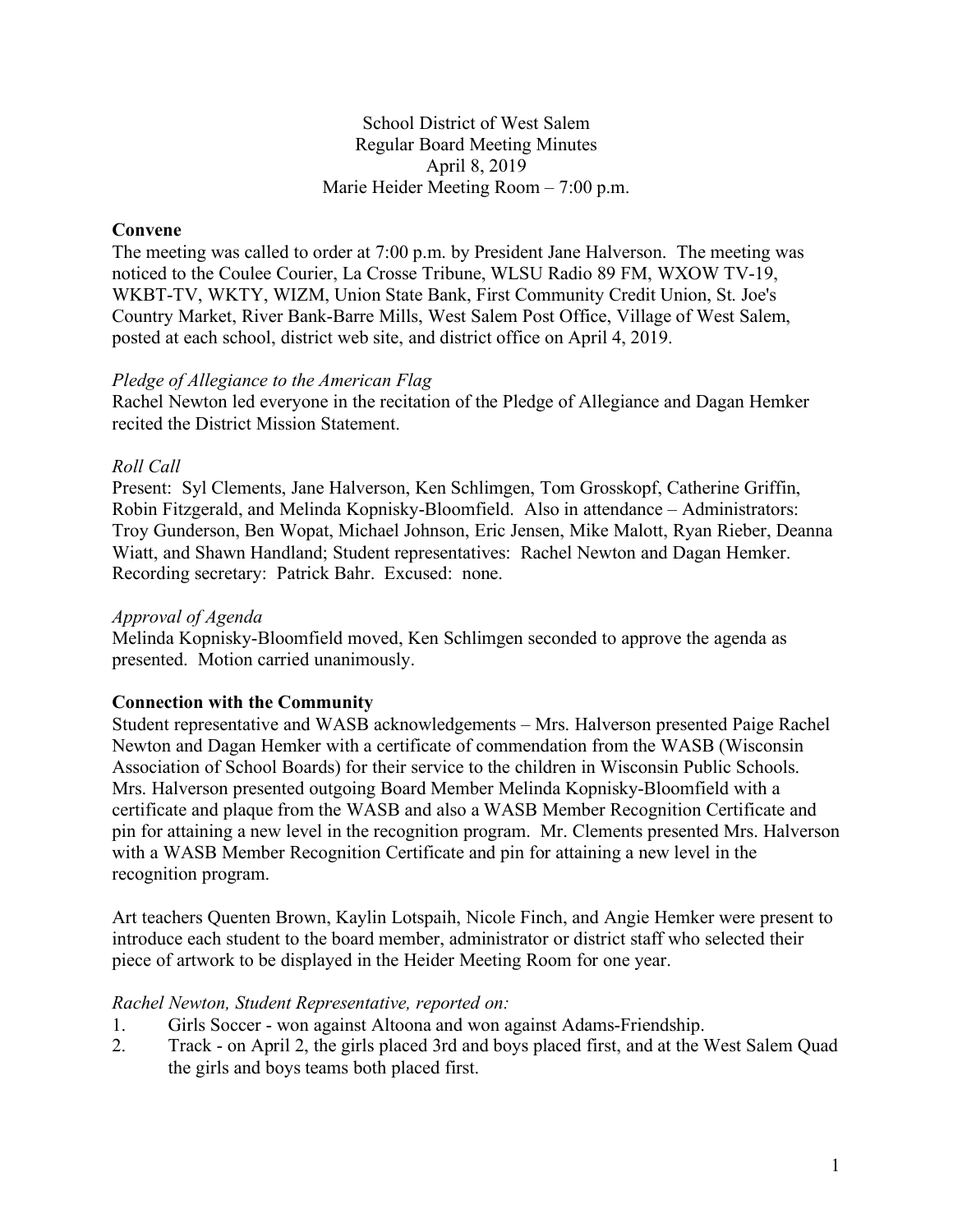# *Dagan Hemker, Student Representative, reported on:*

- 1. The WSHS Band and Choir students participated in solo and ensemble on Saturday, April 6th. Going on to state on Mary 4 at Viterbo University are 27 vocal entries and 28 instrumental entries.
- 2. The Principles of Leadership class has set up recycling bins within the high school. They will remain for the rest of the school year. Students are encouraged to recycle their plastic water bottles.
- 3. The theme for prom has been decided (Roarin' 20s) and the prom court has been decided: Abbie Cavadini, Kara Gavaghan, Meghan Hansen, Samantha Kothari, Katie Maliszewski, Taylor Sackett, Julia Stoleson, Sara Ziegler, Parker Allen, Nathan Becker, Wyndsor Goodenough, Ryley Rasmussen, Sterling Skrede, Garrett Spafford, Sawyer Springborn, and Trevor Trautsch.

### *Correspondence*

A thank you from Deelyn Christianson and family was read.

Proclamations by Governor Tony Evers and State Superintendent of Public Instruction Carolyn Stanford Taylor proclaiming April 2019 as Military Child Month were read.

# *Public comments –* None.

### *Written and Oral Reports*

Finance Committee – Mrs. Griffin reported on the meeting held earlier tonight.

CESA #4 Board of Control – Mrs. Halverson reported on the events of the Board's April meeting.

Bearing Wall Committee – Mrs. Halverson announced that the 2019 Bearing Wall recipient is Marcia Thompson. Mrs. Halverson also announced that the 2019 LaVerne Nuttelman Distinguished Service Award recipients are Barb Thompson and Shirl Fosler.

Buildings & Grounds Committee – Mr. Clements reported on the events of last weeks meeting.

District Strategic Initiative updates by the Superintendent's Cabinet and Troy Gunderson were reviewed.

# **Consent Agenda**

Mr. Schlimgen moved, Mrs. Kopnisky-Bloomfield seconded to approve the Regular Board Meeting Minutes of March 25, 2019; the Special Board Meeting Minutes of March 27, 2019; the invoices to be paid; accept the administration's recommendation to hire Shaun Borre as high school assistant golf coach, Sydney Dunham as high school girls' soccer volunteer coach, Jeanne Babiash as high school softball volunteer coach, Claire Schrader as the high school dance team head coach for the 2019-2020 season, and trap team volunteer coaches: David Bohnsak, Jeff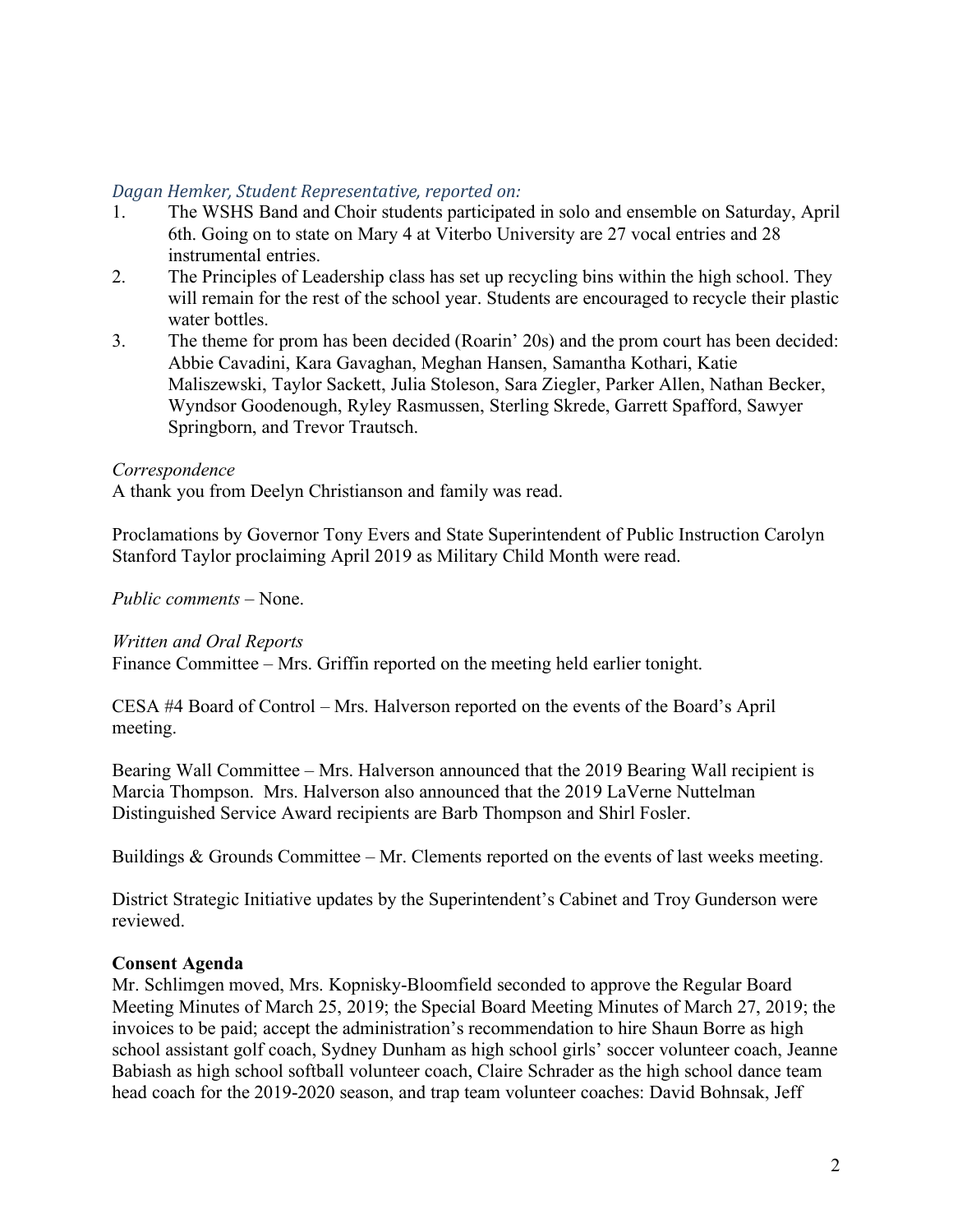Busse, Tom Garbers, Dale Hewitt, Dave Komah, Barry Loging, Andrea Modlin, Joe Nickles, Bryce Perrett, Ryan Rasmussen Sr., and Ron Black; and 19-20 & 20-21 administrator contracts for Eric Jensen, Lisa Gerke, Michael Johnson, and Justin Jehn. Motion carried unanimously. There were no resignations or retirements to act upon.

# **Discussion/Action Items:**

Mrs. Kopnisky-Bloomfield moved, Mrs. Griffin seconded to accept donations from the Retired & Senior Volunteer Program (RSVP) for the middle school, from Inventory Trading Company for the baseball program, from Jay Nilam Patel for the 4-year-old kindergarten "Book of the Month" program, and from an anonymous donor for the high school scholar athlete scholarship.

Mr. Schlimgen moved, Mrs. Griffin seconded to approve for a first reading of policy #345.5 Graduation as amended. Motion carried unanimously.

Mrs. Griffin moved, Mrs. Kopnisky-Bloomfield seconded to approve for a first reading of policy #830 Facility use, Excluding Center for the Arts, #830-Rule Facility Use Requests, #830-Exhibit, Fee Schedule-as amended. Motion carried unanimously.

Mr. Grosskopf moved, Mrs. Griffin seconded to approve for purchase the final items for the auto lab project as presented. Motion carried unanimously.

Mr. Grosskopf moved, Mrs. Kopnisky-Bloomfield seconded to direct the administration to get a quote on bleachers for the Panther Den and bring back to the Board. Motion carried unanimously.

Mr. Schlimgen moved, Mr. Grosskopf seconded to approve the Early College Credit Program requests for the fall of 2019 as presented. Motion carried unanimously.

The list of to do items / information requests was reviewed and recommended updates were noted.

Mrs. Halverson welcomed the motion for closed session: The Board will discuss, consider and, if appropriate, take action pursuant to Wis. Stats §19.85(1) (c) "Considering employment, promotion, compensation or performance evaluation data of any public employee over which the governmental body has jurisdiction or exercises responsibility" regarding issuing preliminary notice(s) of nonrenewal to professional staff, in accordance with Wis. § Stat 118.22.

Mr. Schlimgen moved, Mr. Grosskopf seconded that the Board convene in closed session at 8:39 p.m. A roll vote was taken: Mrs. Fitzgerald, Aye; Mrs. Kopnisky-Bloomfield, Aye; Mr. Clements, Aye; Mrs. Halverson, Aye; Mrs. Griffin, Abstained; Mr. Grosskopf, Aye; and Mr. Schlimgen, Aye. Motion carried unanimously.

*Closed Session*